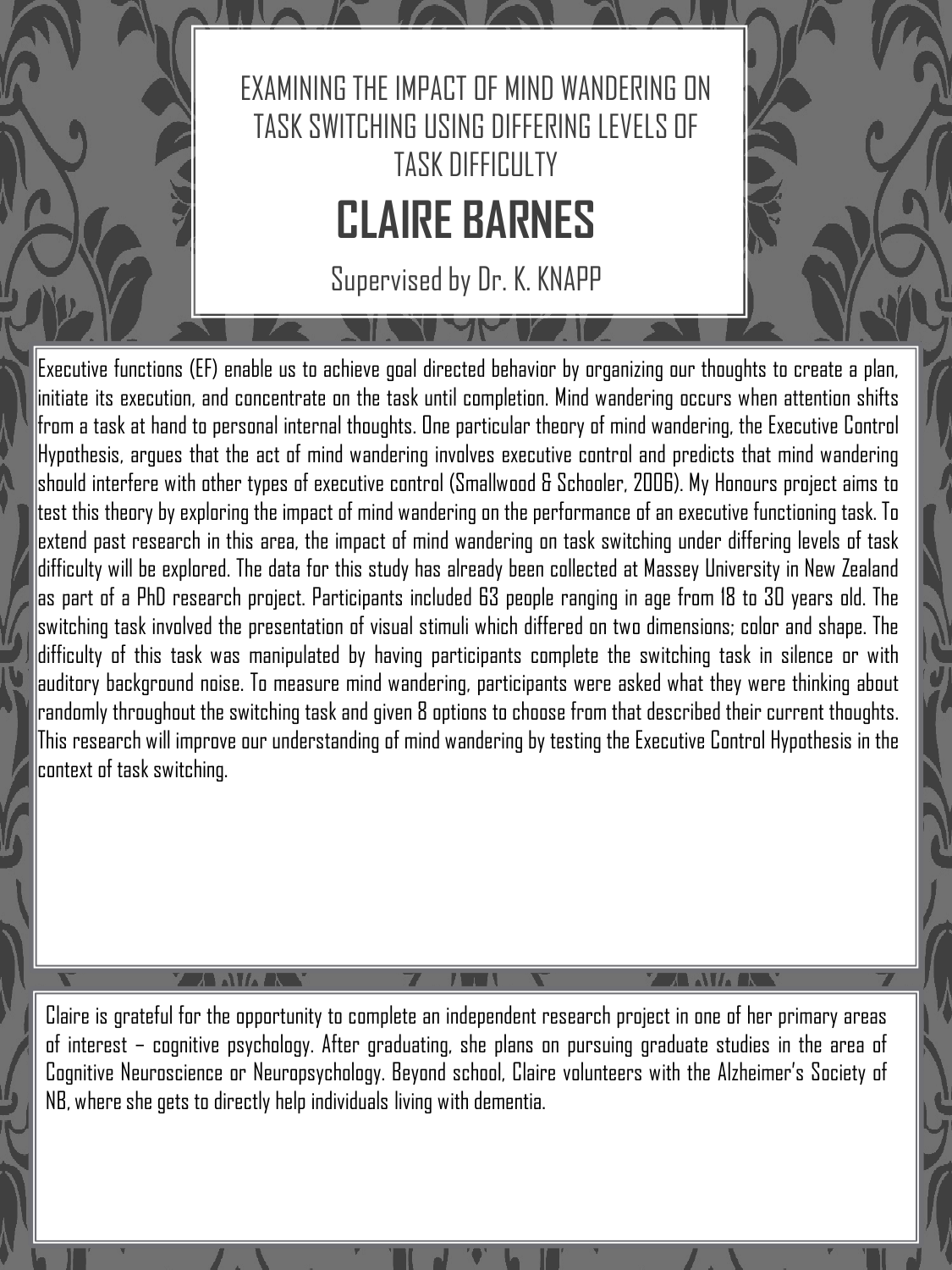

Supervised by Dr. Veronica Whitford

Past research has suggested a link between between schizophrenia (a psychiatric condition that involves delusions, hallucinations, and impaired language processing) and developmental dyslexia (a specific reading disorder), despite being clinically different conditions (Whitford, O'Driscoll, & Titone, 2018). For example, some studies have found a higher prevalence of schizotypal traits in healthy people with dyslexia (Byers, Whitford, O'Driscoll, & Titone, 2020; Richardson, 1994; Richardson & Stein, 1993). Schizotypal traits are personality characteristics, perceptions, beliefs, and experiences that are similar, but less severe to those involved in schizophrenia (Raine, 1991). My honours project aims to extend this research by examining whether there is a negative association between reading abilities and schizotypal traits in healthy individuals without reading disorders. Participants will complete a batteryof standardized reading tests to assess their reading abilities and the Schizotypal Personality Questionnaire (SPQ; Raine, 1991) to assess their schizotypal traits. The findings will help clarify the relationship between schizotypal traits and reading abilities, which, in turn, will help clarify the relationship between schizophrenia and developmental dyslexia.

### **IMMA**

Narissa is grateful for pursuing the Honours degree as it allows her to expand her knowledge in an area of research that she is passionate about, clinical populations. Furthermore, this provides her with the ability to refine and gain new research skills and experience. Narissa plans to apply to graduate school to further pursue her interest of studying clinical populations, specifically regarding clinical neuropsychology or behavioural neuroscience in clinical populations.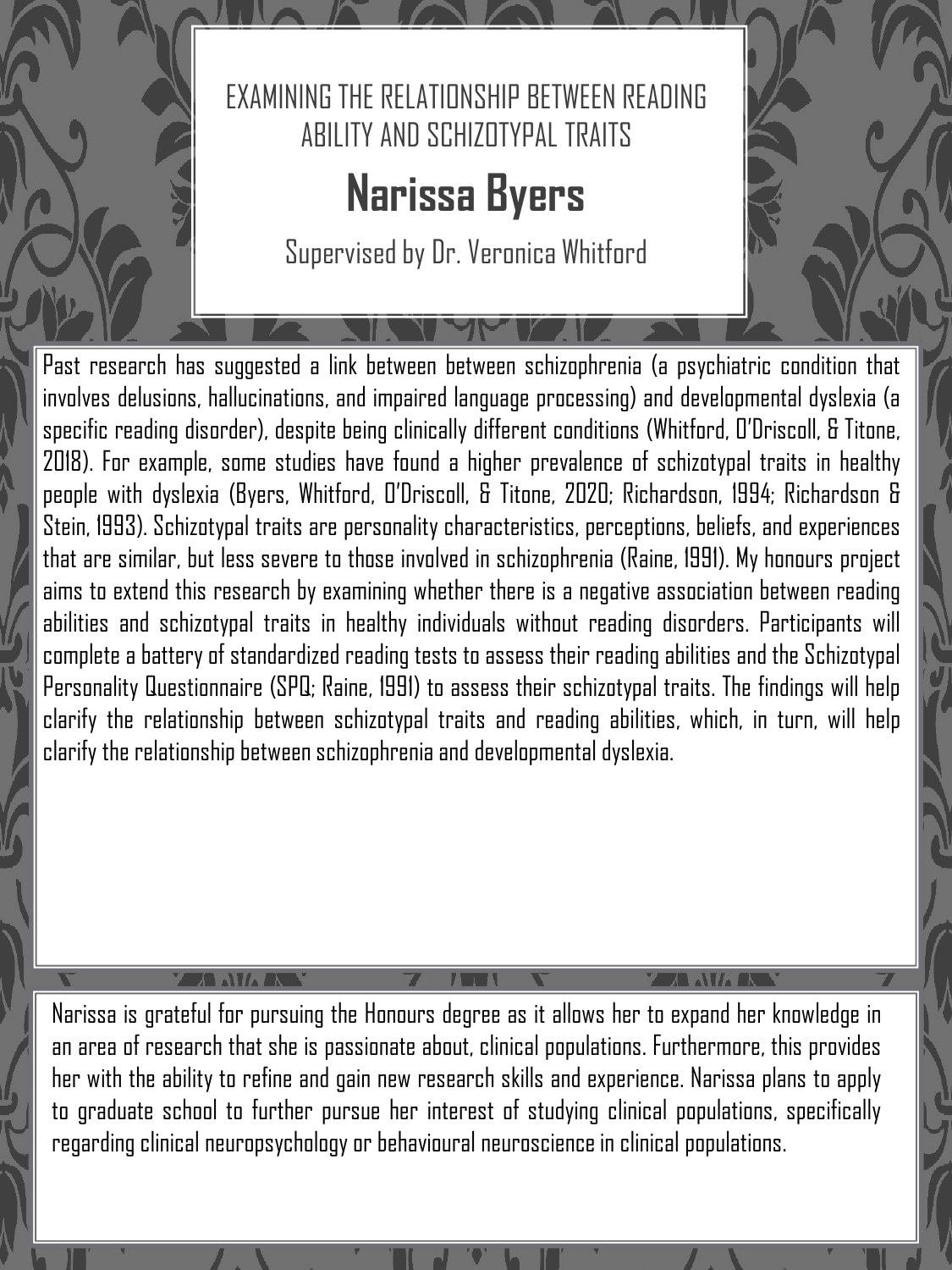

Supervised by Dr. R. Hamilton

Although the importance of regular exercise has been well documented, a majority of Canadian adults do not meet the recommended 150 minutes of moderate-to-vigorous physical activity per week. In an attempt to improve this, research has examined the psychological traits of people who exercise regularly, such as grit and intrinsic motivation, as well as common barriers to physical activity, such as lack of time, energy, and willpower, and access to facilities. My study will build upon research on barriers of exercise by taking into account the current COVID-19 Pandemic and how people believe it has impacted their barriers to physical activity. I will examine personality factors such as motivation in order to gain insight into the types of people who experience greater exercise barriers during the pandemic, both internally and externally. To accomplish this, participants will be taking part in a month-long journaling activity to log the amount of exercise they get, as well as an initial survey to gather personality data and the participant's anticipated barriers. Because physical activity is essential in the primary prevention of illness, examining ways to improve people's access to physical activity during a global pandemic will contribute to alleviating pressure on the healthcare system.

Beatrice is completing an honours degree in psychology in order to prepare her to pursue a PhD in experimental psychology. She hopes to be a lifelong learner and to develop a deeper understanding of how humans interact and perform and be able to use her knowledge to help others. In her spare time, Beatrice enjoys long walks with her dog, Finch, and taking care of her ever-growing plant collection.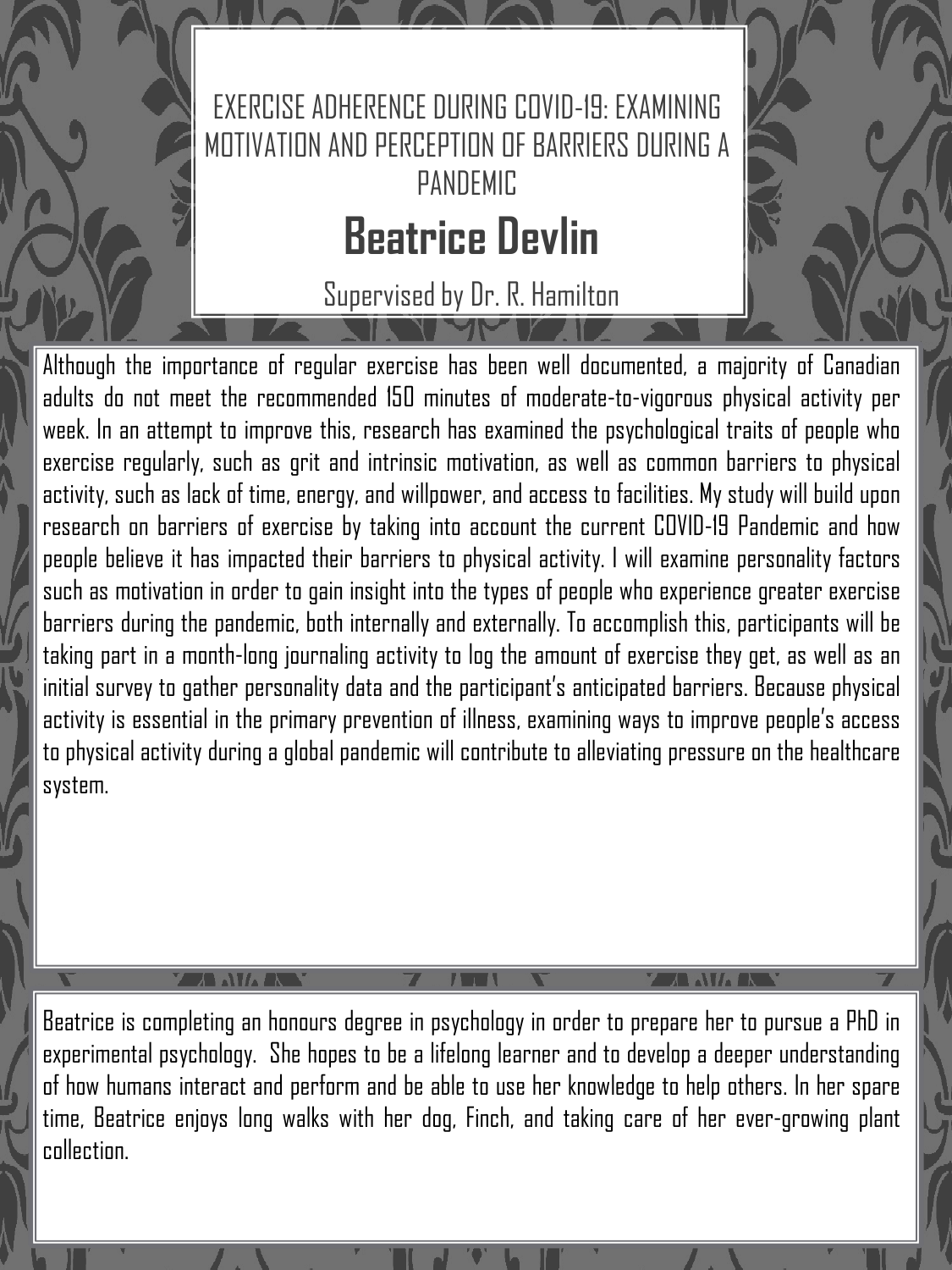## **EXPLORING THE RELATIONSHIP BETWEEN PREFERENCE FOR TYPES OF PRAISE AND PERSONALITY CHARACTERISTICS**

## **Anna Gaeva**

Supervised by Dr. Michael Palmer

Praise is used as a reinforcer in applied behaviour analysis (ABA) interventions as it has been shown to be an effective reinforcer. Within ABA there are recommendations emphasizing individual differences in preference for different types of reinforcers and it is suggested to conduct a preference assessment (PA) before each intervention to find an effective reward. However, PAs can take a significant amount of time to complete and, to our knowledge, PAs have not been used to determine preference for different praise statements. Praise can be classified in different ways. In developmental psychology praise can be classified as person or process praise. Although different studies point out the role of individual differences in the effect of praise, the relationship between personality characteristics and different types of praise remains unclear. This honour's study investigates whether there is a relationship between preference for certain types of praise, as measured using PA procedures used in ABA, and personality characteristics. The Big Five Inventory, as well as modesty/humility items, from the International Personality Items Pool will be used to measure personality characteristics. A PA questionnaire based on the paired stimuli PA will be developed. Four types of praise will be used in this study: person, process, person/inflated, and process/inflated praise. We hypothesize that there will be a relationship between personality traits, such as extraversion and humility, and preference for specific types of praise. If personality traits do have a relationship with preference for praise statements, this could help practitioners make faster decisions about which types of praise statements to use.

Anna pursued an Honours degree in Psychology with specialization in Neuroscience in addition to the C-ABA program because it provided her an opportunity to develop and refine research skills that can subsequently be applied to many areas within the field. Following completion of her undergraduate degree, Anna plans to pursue a Master's degree in Behavioural Neuroscience. Additionally, Anna plans to attain the Board Certified Behaviour Analyst certification in order to work as a behaviour analyst. With this degree and the C-ABA program, she hopes to incorporate what she has learned in neuroscience and ABA to help those with behavioural issues such as those with Autism Spectrum Disorder (ASD). The opportunity to participate in the Honours program allowed Anna to gain research experience in the ABA field, and simultaneous completion of C-ABA program allowed for immediate application of the research issues to clinical experience

r.

 $\bullet$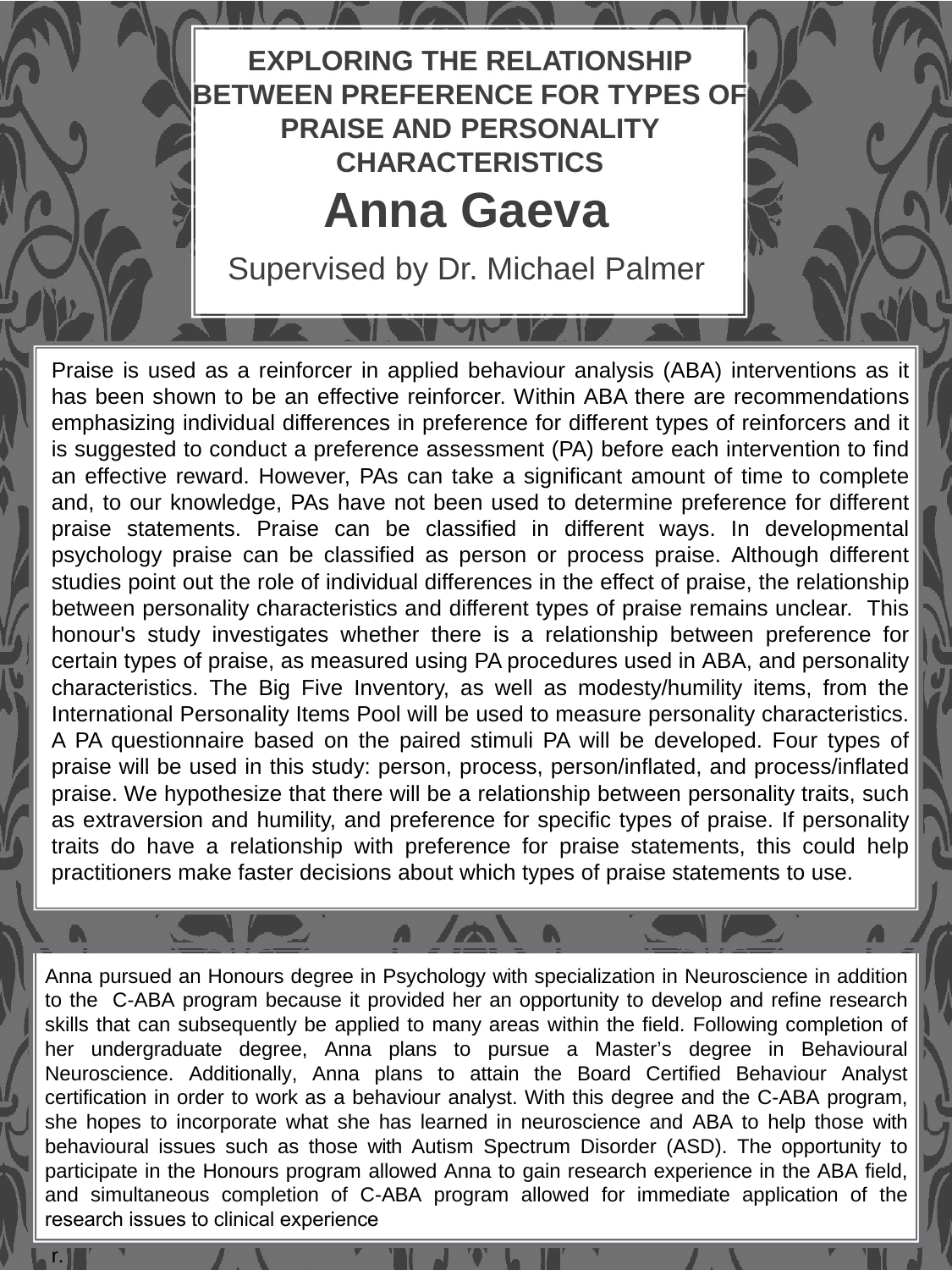## INCIVILITY AND THE COVID-19 PANDEMIC: A NEW VIRTIIAI WORKPLACE **Brandon Glazebrook**

Supervised by Dr. Elaine Perunovicand Dr. Shelley Parker

Workplace incivility is a deviant, low intensity workplace behaviour with an ambiguous intent to harm (Andersson & Pearson, 1999). Examples include making demeaning remarks, being passive aggressive, and otherwise violating workplace norms (Porath & Pearson, 2009). This is a form of disrespectful workplace behaviour that, according to Porath and Pearson (2013), has negative personal and organizational outcomes including lowered motivation, higher turnover, and frustration. Most incivility research has been on interactions in a physical workspace, but the COVID-19 pandemic has abruptly moved much of work to a virtual environment and no past research has investigated incivility over telephone or video calls. The current study aims to evaluate rates of incivil experiences through four types of interactions: in-person, video calls, telephone calls, and electronic messaging such as email. North American electrical utility employees will complete a version of the Workplace Incivility Scale (WIS) that has been modified to account for all four types of interactions, as well as measures on psychological wellness, mindfulness, work engagement, life satisfaction, and work satisfaction. This research will investigate previously unexplored questions on incivility and provide a pertinent addition to the incivility literature.

Brandon pursued an honours in psychology because he has been attracted to research for many years, and recently has taken an interest in applied social psychology. He hopes to use the skills that he has acquired in his undergrad to pursue a PhD in industrial/organizational psychology and conduct applied research and consulting. Outside of school, Brandon enjoys the outdoors, a nice restaurant, and waiting for 2020 to be over.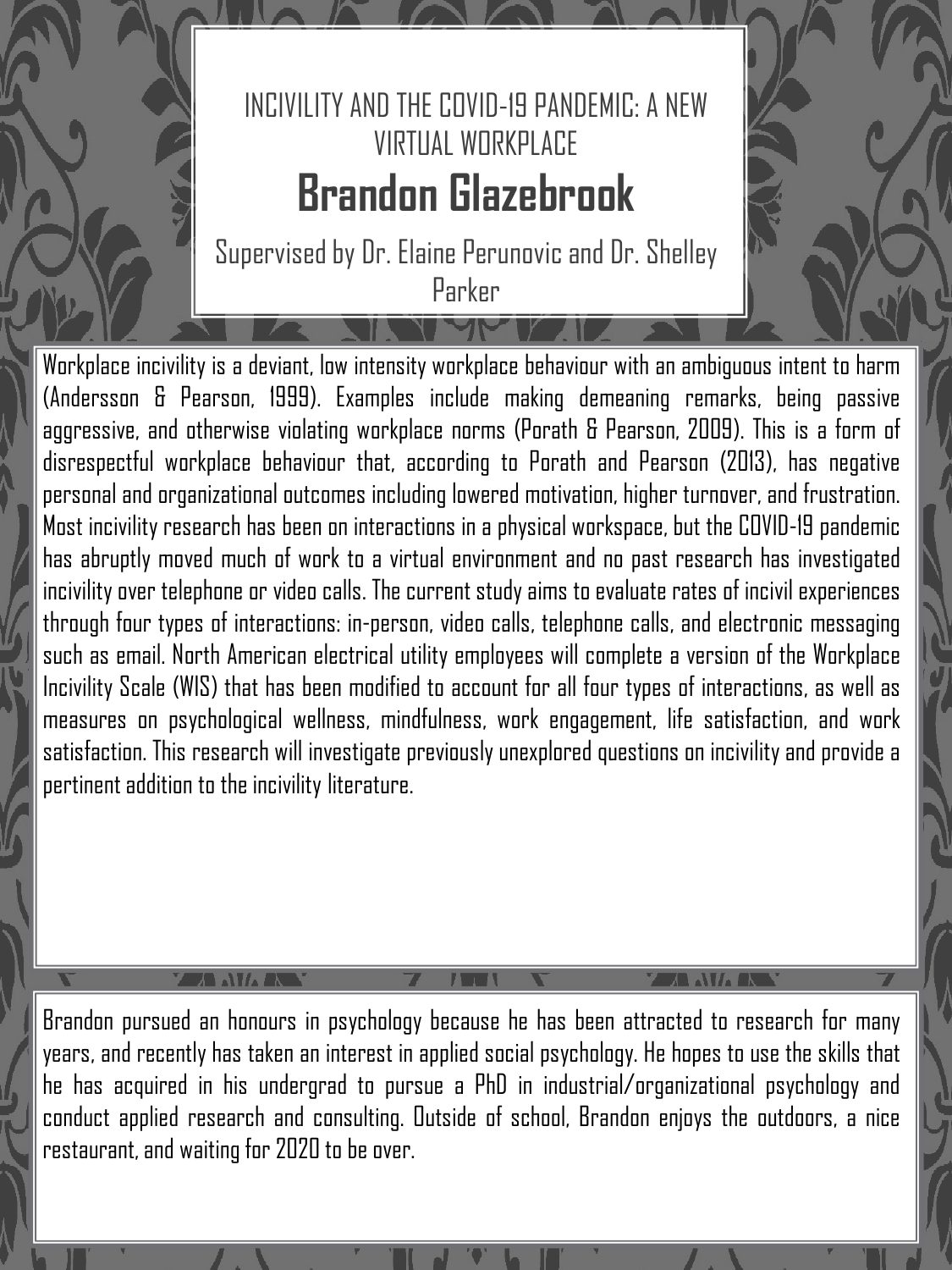### **EMOTIONAL INTELLIGENCE AND RELATIONSHIP SATISFACTION: A META-ANALYSIS**

## **Brittany Jardine**

**Supervised by Dr. D. Voyer**

**Emotional intelligence (EI) involves the accurate perception of emotions in the self and others, understanding the cause behind emotions, managing one's own emotions, and harnessing emotions to accomplish goals (Malouff et al., 2014). EI has been linked to better communication between partners (Pollock et al., 2017) which is likely why it plays a role in relationship satisfaction. Understanding what constitutes a satisfying relationship is important, as the formation of a long-term, successful relationship has been hypothesized to promote well-being and good health (Wollny et al., 2020). Various studies have been done on the relation between EI and relationship satisfaction. Conducting a meta-analysis on this topic will further our understanding of the relation between these two variables, and allow us to identify variables that moderate the relation between EI and perceived relationship satisfaction. Several potential moderating variables have been identified in research, such as age at onset of marriage, gender, and degree of ADHD symptomatology. A thorough literature search will be done to identify relevant studies and potential moderators. Then, the data will be coded and analyzed. Though a previous metaanalysis has been conducted on this topic, it was limited by a narrow search and a low number of studies included. By doing a wider search and including more studies, ourresults are likely to be more generalizable.**

> A AWA A **The N**

**Brittany feels that completing an Honours thesis will allow her to obtain research experience during her undergraduate degree. In undertaking this challenge, she will learn many valuable skills that will be useful when doing research in graduate school. Furthermore, an Honours thesis is time consuming, which teaches self-discipline and time management. These skills will be useful in any area of life. Upon completion of her undergraduate degree, Brittany intends to pursue a PhD in clinical psychology.**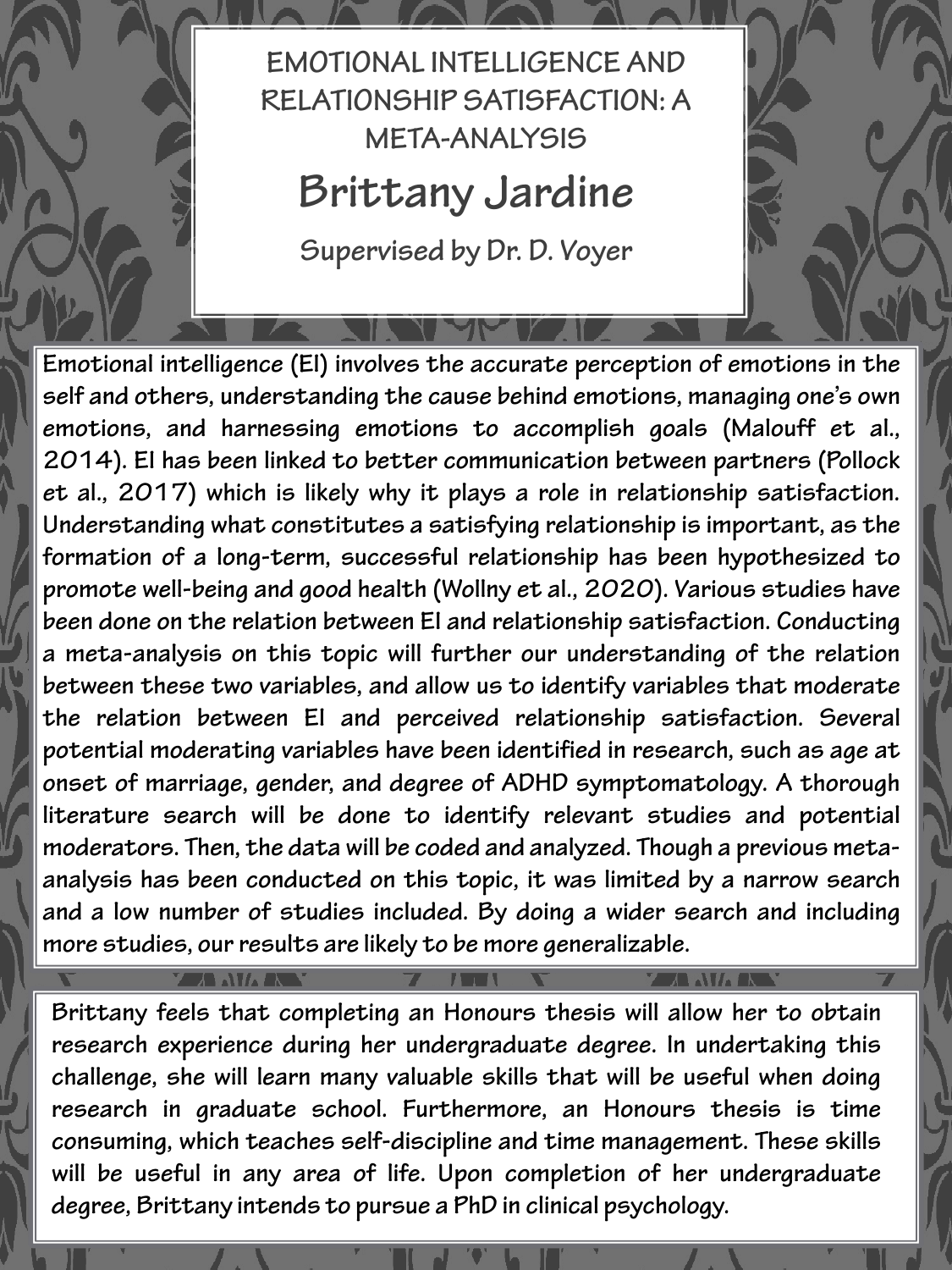

Supervised by Dr. S. Byers and J. Henry

Fibromyalgia (FM) is a musculoskeletal pain disorder affecting bone and soft tissue, with effects extending to memory, and sleep. It is commonly found in women, but also affects men and children. Although FM is known to negatively impact physical sexual functioning, not much is known about its effects on other domains of sexual health and well-being, particularly among men. Yet, sexual health and well-being encompasses the physical, psychological, and social well-being of an individual with regards to their sexuality. Having a disease that negatively impacts sexual health can affect quality of life. Therefore, the goal of our study is to explore the impact of FM on men's sexual well-being. Specifically, for my Honours project I will focus on men's perceptions of the impact of FM on their desire for, frequency, and enjoyment of sexual activity as well as their sexual self-esteem. This study will analyze previously collected telephone interviews with 18 sexually active men in committed relationships. The data will then be analyzed using thematic analysis. Based on research with women with FM, we expect to find that recurring themes will reflect a complex, non-uniform relationship between men with FM and their sexual health. This research will help us better understand the lived experiences of men with FM with respect to their sexuality. This information will help inform strategies designed to promote positive sexual health outcomes and overall well-being among men with FM.

As a very passionate and ambitious individual, Domina changed her biology and psychology double Major to a double Honours in order to pursue her lifelong dream of becoming a psychotherapist. Upon graduating, she plans to pursue a Master's degree in Psychotherapy in graduate school. Beyond school, Domina likes to get involved in her community and stay connected to people. She is currently a full time employee for CBI Health Group as a Community Support Worker involved with mentally and behaviourally challenged youth, and dedicates her summers to volunteering at the Chimo Helpline. She also holds a committee position in UPS as the treasurer, and is a Psi Chi member.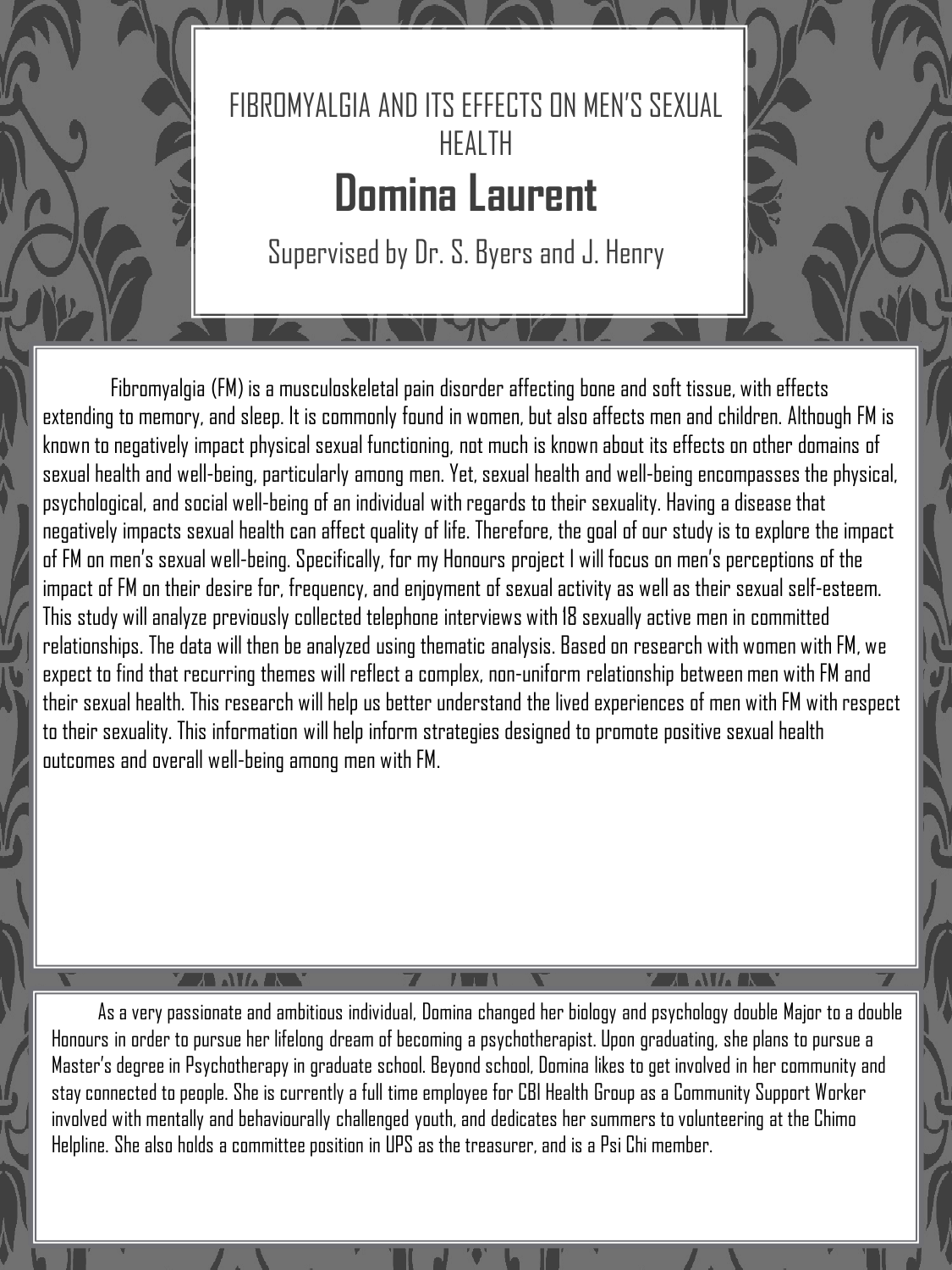

Supervised by Dr. E. S. Byers & Dr. L. F. O'Sullivan

Sexual health contributes to a person's overall health and well-being, but proper practices to ensure one's sexual health is dependent upon a broad foundation of sex-related knowledge. School is one of the primary sources of sexual health education (SHE) for youth in Canada. Comprehensive SHE is a curriculum-based education that encompasses all aspects of sexuality and equips youth to make healthy and informed decisions about their sexual lives. It is necessary to know about teachers since the quality of comprehensive SHE depends, in part, on teachers' effectiveness. However, there is variability in teachers' comfort and willingness to teach SHE. This may be particularly true of topics that have not traditionally been part of the mostly biologically-based SHE curriculum but are in line with current public social concerns. Such topics include gender and sexual identity, sexual consent, online sexual activity, and sexual pleasure and arousal. Thus, it is important to assess teachers' willingness and comfort teaching these topics. The purpose of the current study is to assess New Brunswick teachers comfort and willingness to teach these topics in comparison to biological topics as well as to determine the characteristics of teachers who are more comfortable and willing to teach them. The participants will complete a survey evaluating aspects of their training, teaching experience, and attitudes as well as their comfort and willingness to teach a range of sexual health topics.

Emily is thrilled to be completing her Honours as it is allowing her to dive deeper into researching an area of interest which is sexual health education. This experience has left Emily feeling hopeful and excited about continuing in research. After graduating, Emily aspires to pursue either medical school or clinical psychology. Beyond school, Emily likes to catch up on sleep and cook fancy pastas.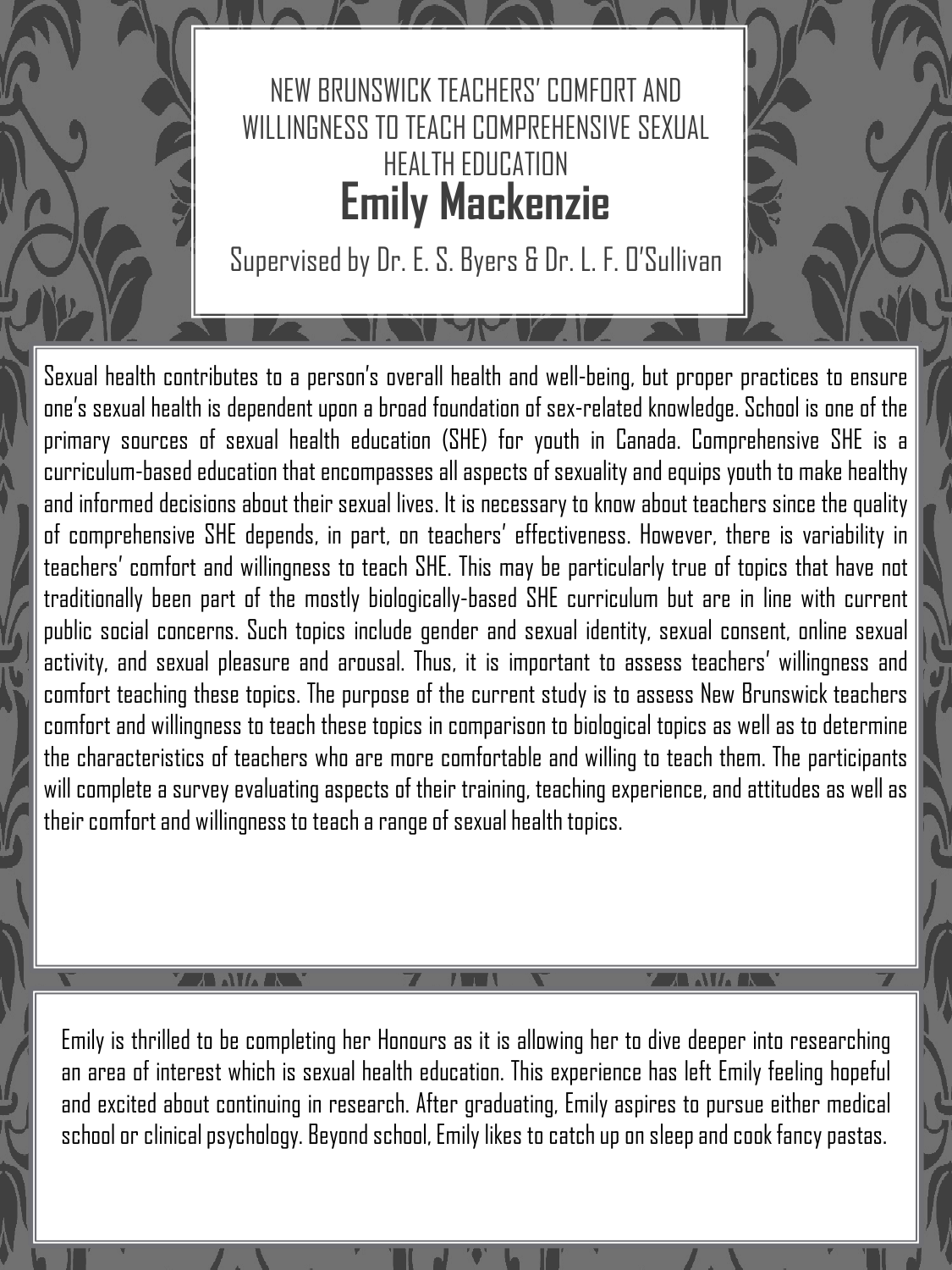

The poor mental health of university students is increasingly being recognized as a problem. Studies have shown that approximately 20%-50% of university students meet criteria to qualify for a mental health diagnosis (Blanco, et al., 2008; World Health Organization, 2016). While much of the problem with mental health services on campus lies in lack of availability, in some cases services are available but uptake is low. My honours project focuses on determining what attributes of campus mental health services are important to university students in order to match student needs and preferences with services offered. We are particularly interested in understanding what services students prefer and if evidence-based services known to treat common mental health problems (i.e., group therapy, peer mentor counselling, and online therapy) can be modified in some way to increase their attractiveness as treatment options for university students. We will also investigate whether personality factors, perceptions of campus mental health culture, personal attitudes toward help-seeking, and/or personal attitudes about mental health influence participants' treatment preferences. Data collection will be done using a 30-minute online self-report survey hosted on Qualtrics. Students can access the survey on SONA, or a link that will direct them to the survey.

Taylor thinks that completing her honours will give her experience in how to conduct a research study, and how to interpret data. By completing her honours, it will help her reach the requirements necessary for her next degree. After graduating, Taylor plans to pursue a PsyD in Clinical Psychology, or a Master in Social Work with the hopes of one day having a private practice in her hometown with the ability to help others.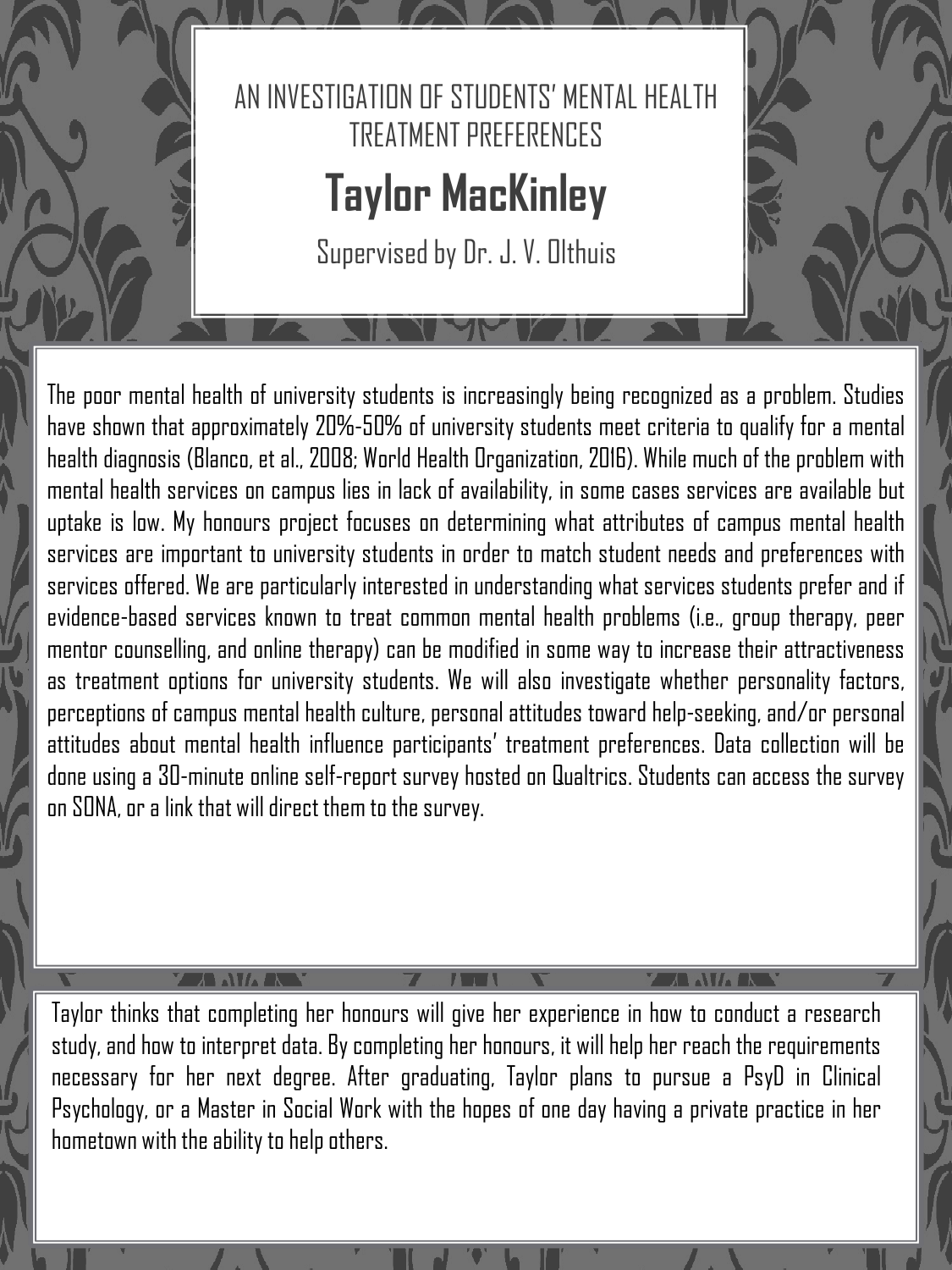

# CONTROLLING WOMEN'S BODIES **Lena Mohamad**

Supervised by Dr. C. Poulin, Dr. L. Gouliquer, & Alissa Moore

Firefighting is governed by a hyper-masculine and heteronormative tradition, often resulting in 'othering' of women, which is a process of stigmatisation based on differences of the minority by the dominant group (Gouliquer, Poulin, & McWilliams, 2020). Not surprisingly, women only represent 4.7% of the Canadian fire services (Statistics Canada, 2017). Research in the Psycho-Social Ethnography of the Commonplace (P-SEC) lab examines the experience of marginalised groups. At the core of the P-SEC approach, which is feminist and qualitative, is the concept of an Organisational Moment. This concept represents institutional practices, which complicate the lives of marginalised groups but benefit institutions. Using a software package as an aid in carrying out a qualitative analysis (NVivo), my Honours project focusses on the analysis of the theme 'Other Women'. In particular, the Organisational Moment 'Controlling Women's Bodies' is examined. In a misogynist context, this refers to the ways women firefighters assert control over the behaviours and bodies of other women (e.g., surveillance of presentation, behaviour, sexuality). In a P-SEC analysis, we identify the complications, benefits, schemata, and coping strategies associated with the Organisational Moment, and provide policy recommendations in the hope of alleviating complications.

Completing an honours with the P-SEC group will provide Lena valuable knowledge on the struggles and oppression that society and institutions impose on marginalised groups. This will be an asset to her pursuit of a career in social work, where she hopes to provide services such as counselling of vulnerable individuals and families, including LGBTQ+ youth and adults, refugees, and victims of family violence.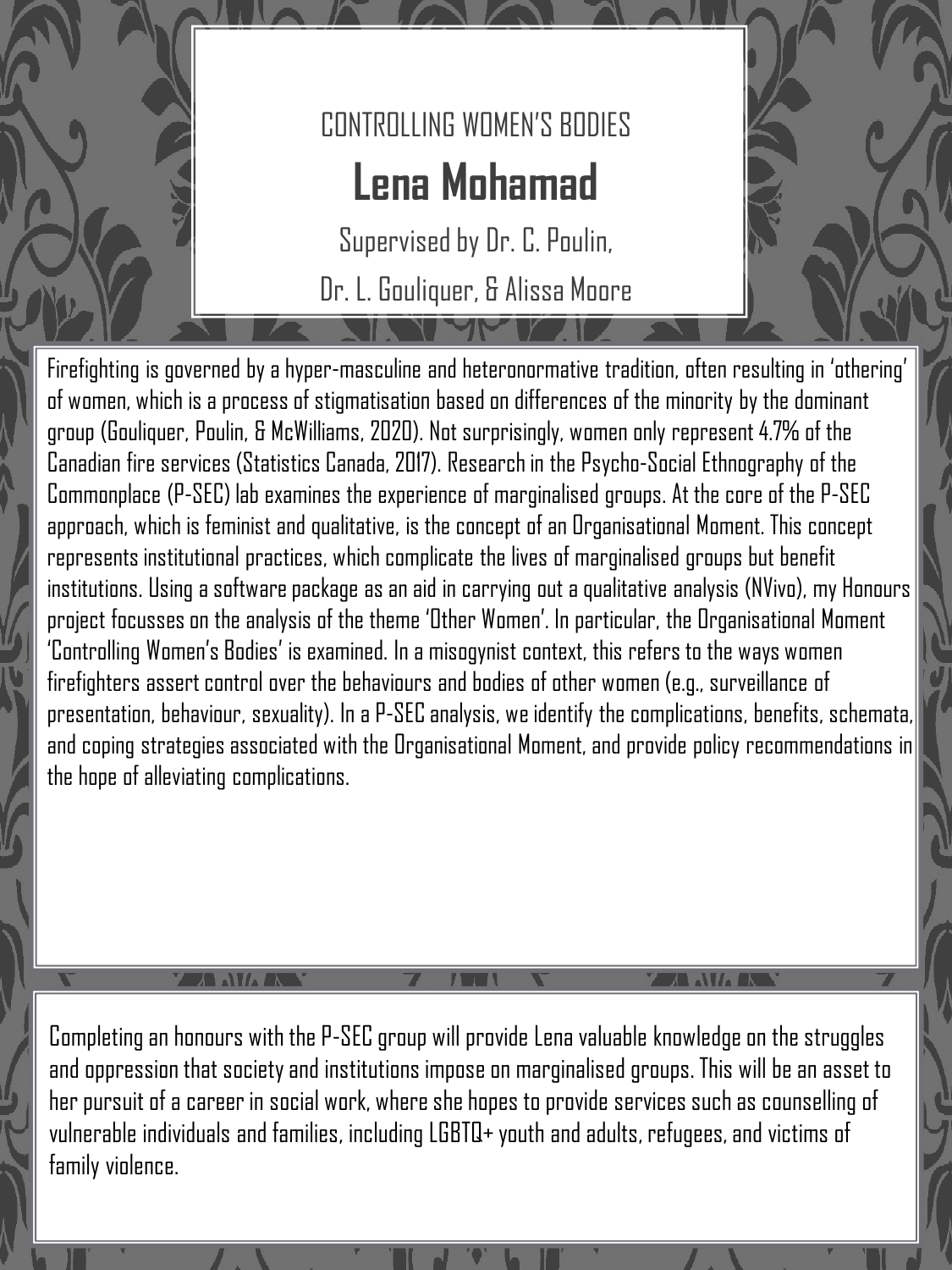

Previous research on help-seeking behaviour has shown that individuals prefer to seek help from informal sources, such as a friend or a parent, rather than from formal sources, such as a physician or counsellor. In addition, girls and women are generally more positive about seeking help than boys and men; they also seek help more often and have higher intentions to do so in the future. My honours project aims to extend previous research on help seeking by adolescents by examining how often adolescents seek help from a female friend and a male friend, and whether there is a gender difference in help seeking from each of these sources. I will also evaluate whether the quality of their relationship with each friend, their past experience seeking help from that friend, and the extent to which they conform to the masculine gender norm emotional control and to the feminine gender norm being nice in relationships are related to how often adolescents turn to each of these friends for help. Finally, I will assess whether there is a gender differences in the contribution of each of these four factors to hoe often adolescents seek help. This study will use survey data collected from 285 adolescents in two New Brunswick high schools (grades 10-12). This research will allow me to identify important individual and contextual predictors associated with adolescents seeking help from a female friend and a male friend.

Mallory is pursuing an Honours degree in Psychology because doing so is a great opportunity for help to develop multiple skills necessary for conducting research. She plans to pursue a Master's degree in Speech Language Pathology. With this degree, she hopes to apply what she has learned in her Psychology degree and Neuroscience specialization to help those with language impairments. The opportunity to participate in the Honours program has allowed Mallory to challenge herself and toexpand her skills as a researcher.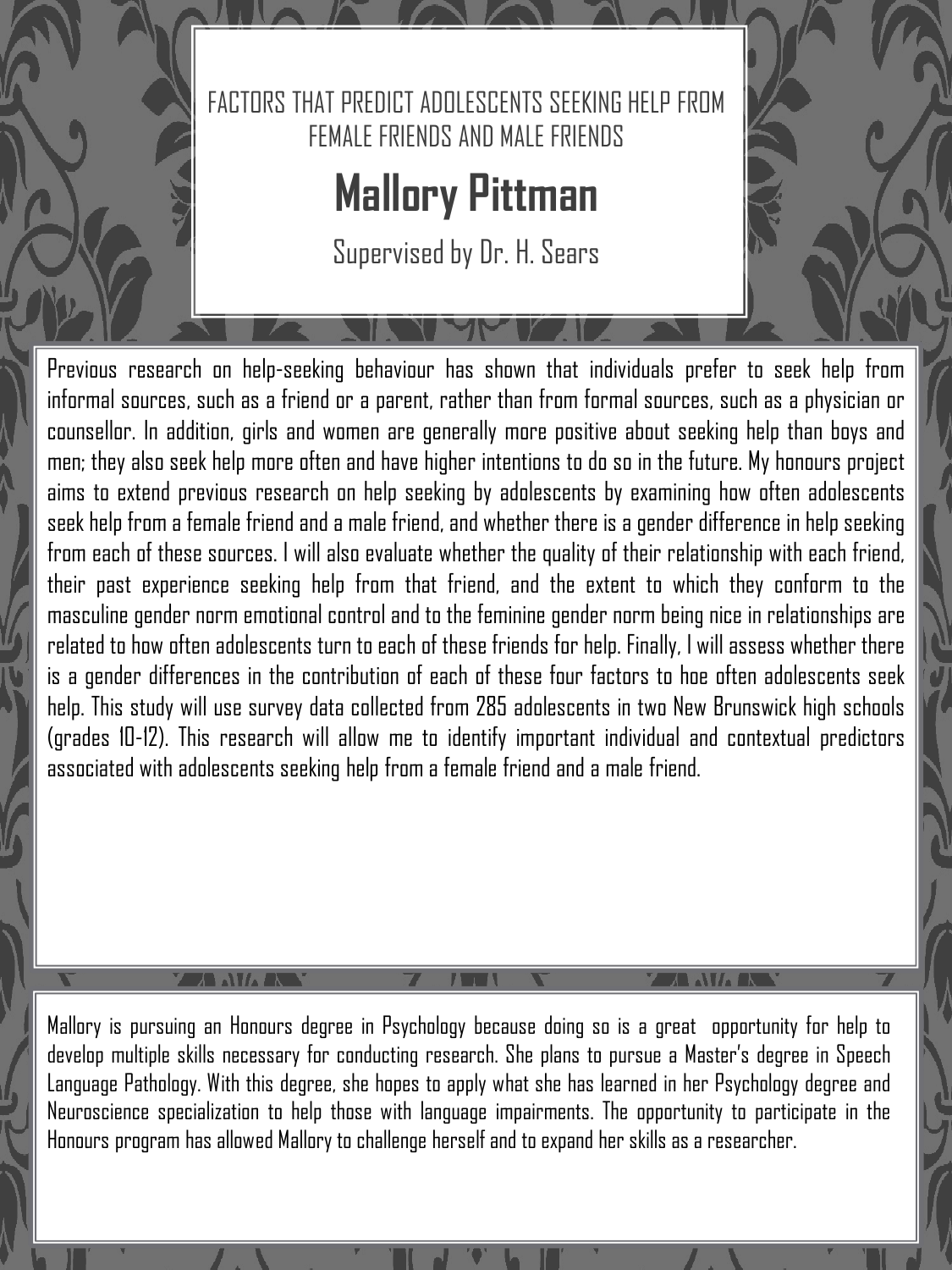THE EXPERIENCES OF NEW BRUNSWICK FRANCOPHONE INFORMAL CAREGIVERS: THE MONETARY DILEMMA **Sandrine Poulin**

Supervised by Dr. Carmen Poulin and Dr. Lynne Gouliquer

One of the greatest social challenges faced by Canadian governments is to provide alternatives to hospital and institutional care for the nation's expanding older population (Keefe, 2011). The healthcare system cannot meet older adults' care needs without informalcaregivers (Keefe,2011). In fact,one in four Canadians provide care to a family member or a friend with a long-term health condition, a physical or mental disability, or an agingrelated need (Hango, 2020). Despite a crucial contribution to society and individuals, caregiver's role, voice, and well-being are often overlooked (Mental Health Commission of Canada, 2019). The experiences of Canadian informal caregivers will be examined through a New Brunswick qualitative study focusing on the intersections of gender, language/culture, and geographic location. Data from six Francophone interviews of informal caregivers of older adults (ages 65+) 'aging in place' in New Brunswick (Lafrance, Poulin, & Gouliquer, 2018- 2020) will be analysed using the Psycho-Social Ethnography of the Commonplace (P-SEC) methodology (Gouliquer & Poulin, 2005). This interdisciplinary, qualitative, and semi-structured methodology was developed to study the reality of marginalised groups. This study aims to contribute to the literature on the experiences of caregivers.

Sandrine considers that completing an Honours degree in Psychology will allow her to further develop her research competencies and improve her presentation skills, both orally and in writing. Most interestingly, she will collaborate with knowledgeable supervisors and research lab members in a unique intellectual environment, which she hopes will open doors for a future in industrial/organisational Psychology. Following the completion of her Honours degree, Sandrine plans to pursue a Ph.D. in Experimental psychology and examine caregiver-employees' unique set of challenges.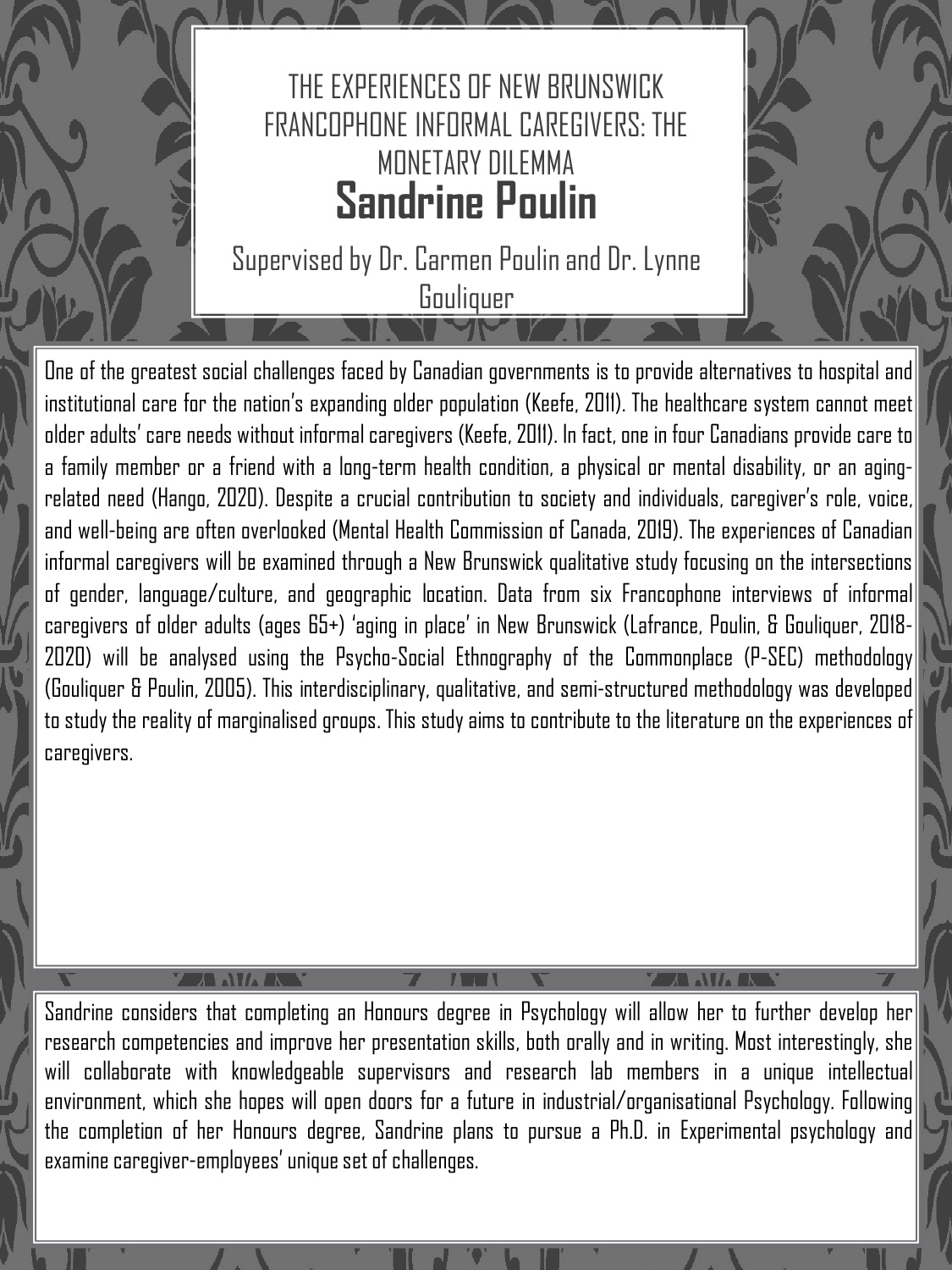

# **Clarisse Ramirez**

Supervised by Dr. D. Voyer

Acts of navigation and wayfinding occur in everyday life for most, if not all species. For humans, navigation tasks can be more easily executed such as commuting to work via the same daily route, or more difficult such as reading a map in regards to a novel environment. Sex differences on such tasks has been an ongoing research topic, and it is not unusual for men to be perceived as the dominant performers compared to women (Gregoire, 2015; Nazareth et al., 2019). To date, previous research reviews do not specifically address if human sex differences among the self-reporting of spatial navigation abilities exist or tried to quantify such differences, as well as examine potential moderators. Therefore, the main aim of the current meta-analysis is to provide a summary of selfreport sex differences found in navigation research. Accordingly, an intensive search for relevant published and unpublished data collected from different sample populations will be conducted. Studies that contain a measure of self-report relevant to navigation as well as human male and female participants will be included. The current meta-analysis will extend previous research on human sex differences in navigation by highlighting the aspect of self-report.

Clarisse decided to pursue an Honours degree in Psychology for the purpose of gaining research experience that can be applied in many professional fields. Upon graduating from her undergrad, Clarisse plans to pursue a Masters in either counselling therapy or speech pathology. She is also considering an advanced nursing program. She hopes to apply her knowledge of research and the study of Psychology in a hospital or other clinical setting to provide care and assistance to clients and/or patients.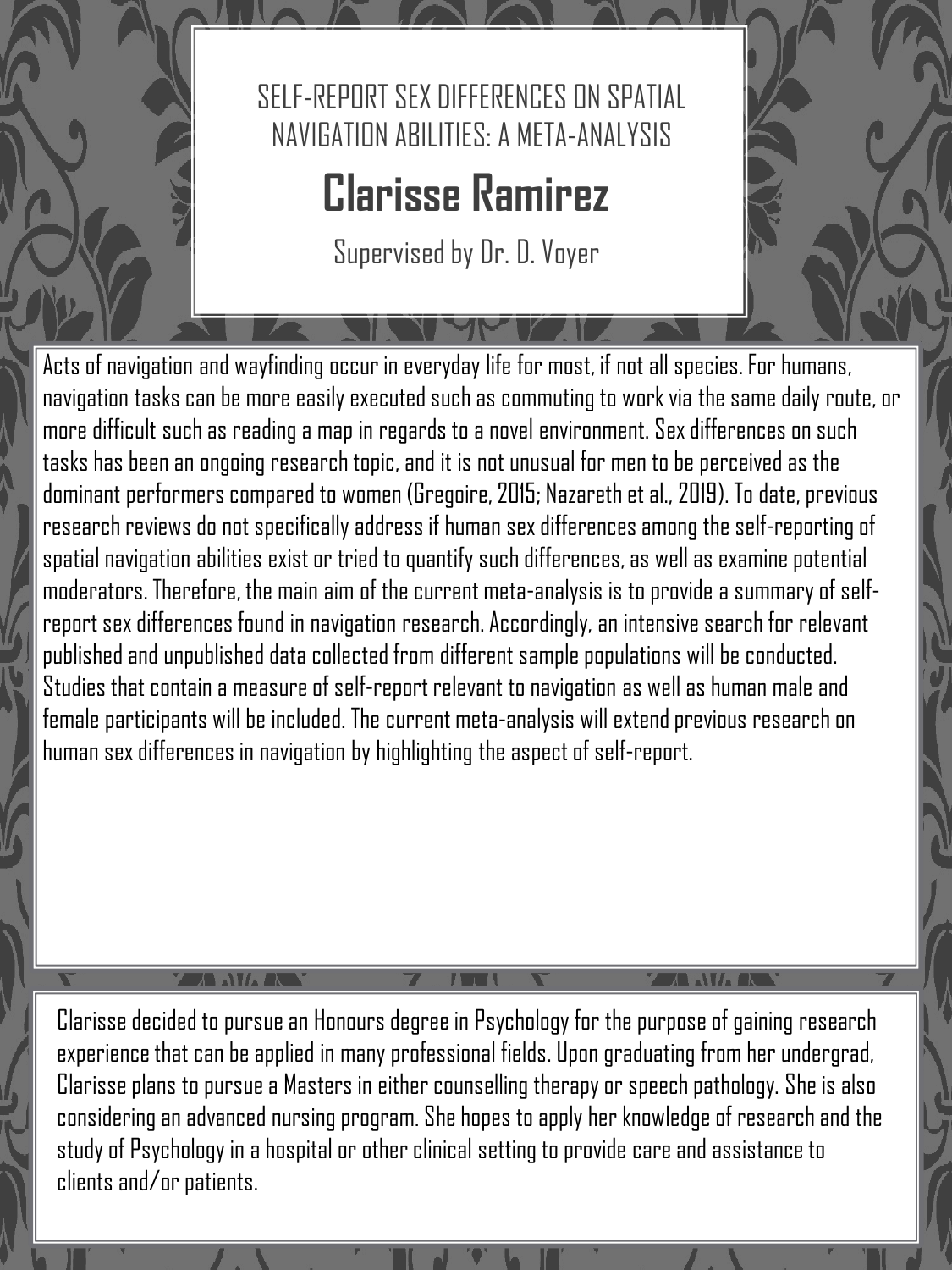

## **Samantha Shaw**

Supervised by Dr. Veronica Whitford

Bilingualism (knowledge of two languages) is more prevalent than monolingualism (knowledge of one language only) across the world. However, relatively few experimental studies have investigated reading in bilinguals and even fewer have used naturalistic measures, such as eye-tracking. Much has been learned about lexical (word-level) processing from this work; however, one recent study suggests that age of acquisition (AoA) might be one of the best predictors of word reading fluency (Whitford & Joanisse, 2018). This study found that acquisition of two languages at one times (in bilingual individuals) does impact reading performance and leads tochanges ineye movement data (Whitford & Joanisse, 2018). One limitation, however, is that this study had a small sample size of college aged participants, which likely lacks generalizability to other populations. To circumvent this issue, my research project will investigate how AoA influences eye movement measures of first-language (L1) and second-language (L2) word reading fluency in community samples of English-French bilingual younger (aged 18-30) and older (aged 60+) adults. Previously collected eye-tracking reading data will be used (Whitford & Titone, 2017). Although there is a large bank of AoA norms for English words (Kuperman, et. al., 2012), none exists for French words. Thus, additional AoA norms in both English and French will be collected. Participants will complete a demographic/language background questionnaire, as well as the Word Reading and Pseudo-Word decoding subtests of the Weschler Individual Achievement Test (WIAT; Wechsler, 2005), to assess whether they are native English or French speakers. Afterward, they will be presented with eight short stories in an Excel spreadsheet and asked to indicate at what age they learned each word. The data will be averaged across participants (60 native English and 60 native French speakers) to calculate the average AoA for each word. These norms will be used to re-analyze previously collected eyetracking reading data (Whitford & Titone, 2017) involving bilingual younger and older adults.

### A AVA R

Samantha hopes to attend graduate school after completing her honours degree at UNB. She hopes to attend a cognitive science or neuroscience program and feels that working in the area of language acquisition will help prepare her for future research endeavors. Outside of academia Samantha is the president of the Undergraduate Psychology Society and works as a disability support worker. In her free time, Samantha enjoys painting and cooking.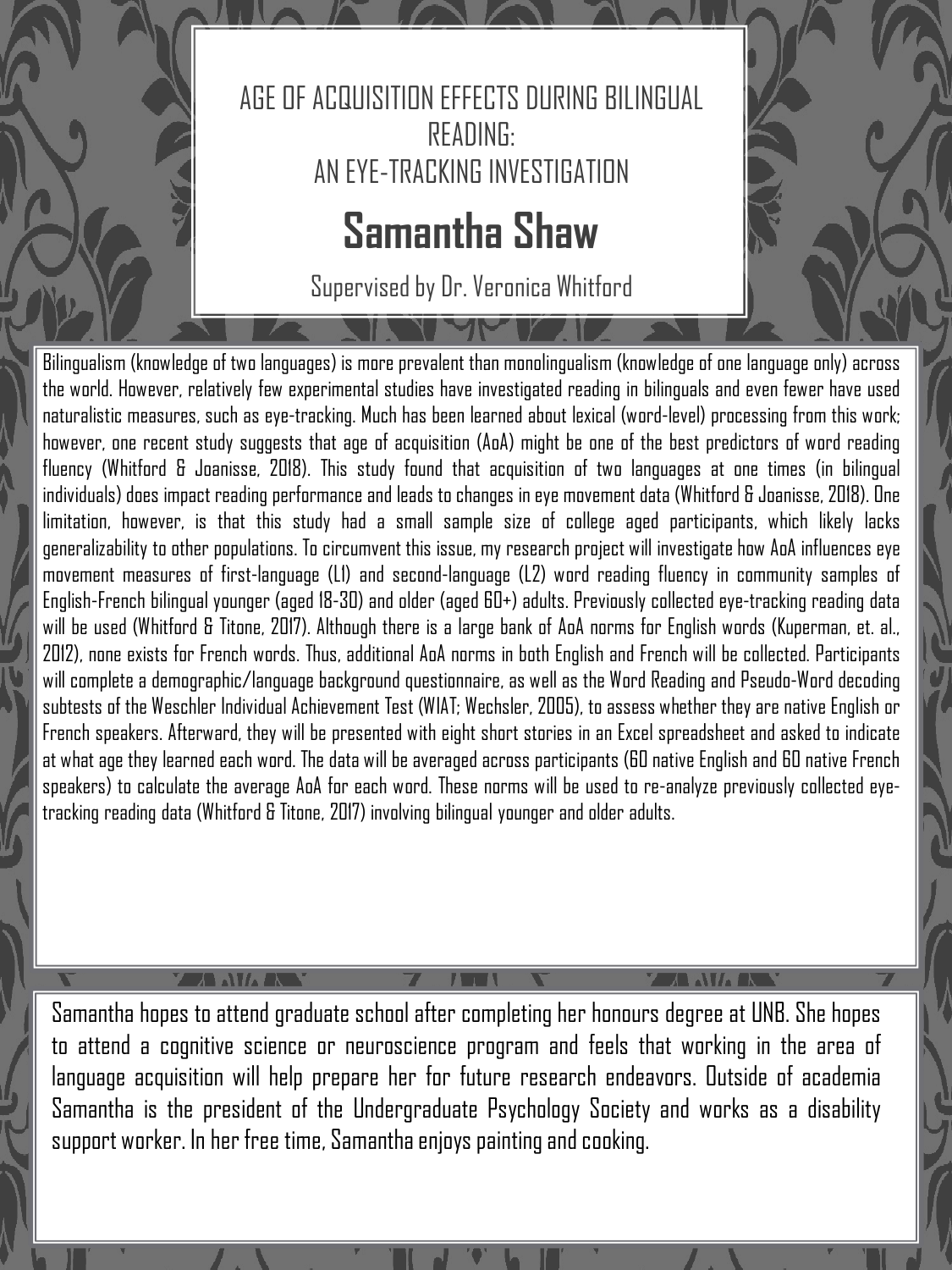### MOVING BEYOND RISK AND NEED: AN EVALUATION OF SERVICE UTILIZATION AND RESPONSIVITY FACTORS AMONG SERVICE PROVIDERS

## **Kennedy Sherwood**

Supervised by Dr. S. Ronis & Laura Kabbash

Some research has dedicated attention to service barriers and facilitators for individuals who are homeless in Atlantic Canada. However, there is a gap in the literature concerning individuals' responsivity to available resources as well as comparisons between service providers' and service users' perspectives. My honours thesis will focus on the first phase of a multi-phase study in partnership with the Fredericton chapter of the John Howard Society to evaluate the perceived impact of various factors on individuals' experiences using community resources. The study will use data from semi-structured interviews conducted by me and Laura Kabbash, a graduate student in the clinical psychology PhD program. The first phase of the study entails interviewing service providers via Teams, and the second phase will include in-person interviews with service users. Participants from the first phase are employees or volunteers of local homeless shelters who will be asked a variety of open-ended questions surrounding their experiences in the field. I will transcribe the audio-recorded interviews, and I will use NVivo to code for prominent themes surrounding perceived barriers of service uptake and utilization from service providers. Findings will be shared with the John Howard Society to ensure that barriers to service utilization for service users are addressed.

Kennedy pursued an Honours degree in Psychology because it allows her the chance to strengthen her research and writing skills that can be applied to many professional fields. Following completion of her undergraduate degree, Kennedy plans to pursue a Master's degree in Speech and Language Pathology. With this degree, she hopes to include what she has learned in psychology to help individuals with disabilities, illnesses, and people who have been in accidents. The opportunity to be in the Honours program has given Kennedy hands on experience involving the community and advocacy for underrepresented populations. Beyond school, Kennedy enjoys spending time with family and friends and works part time as a care provider for children with autism.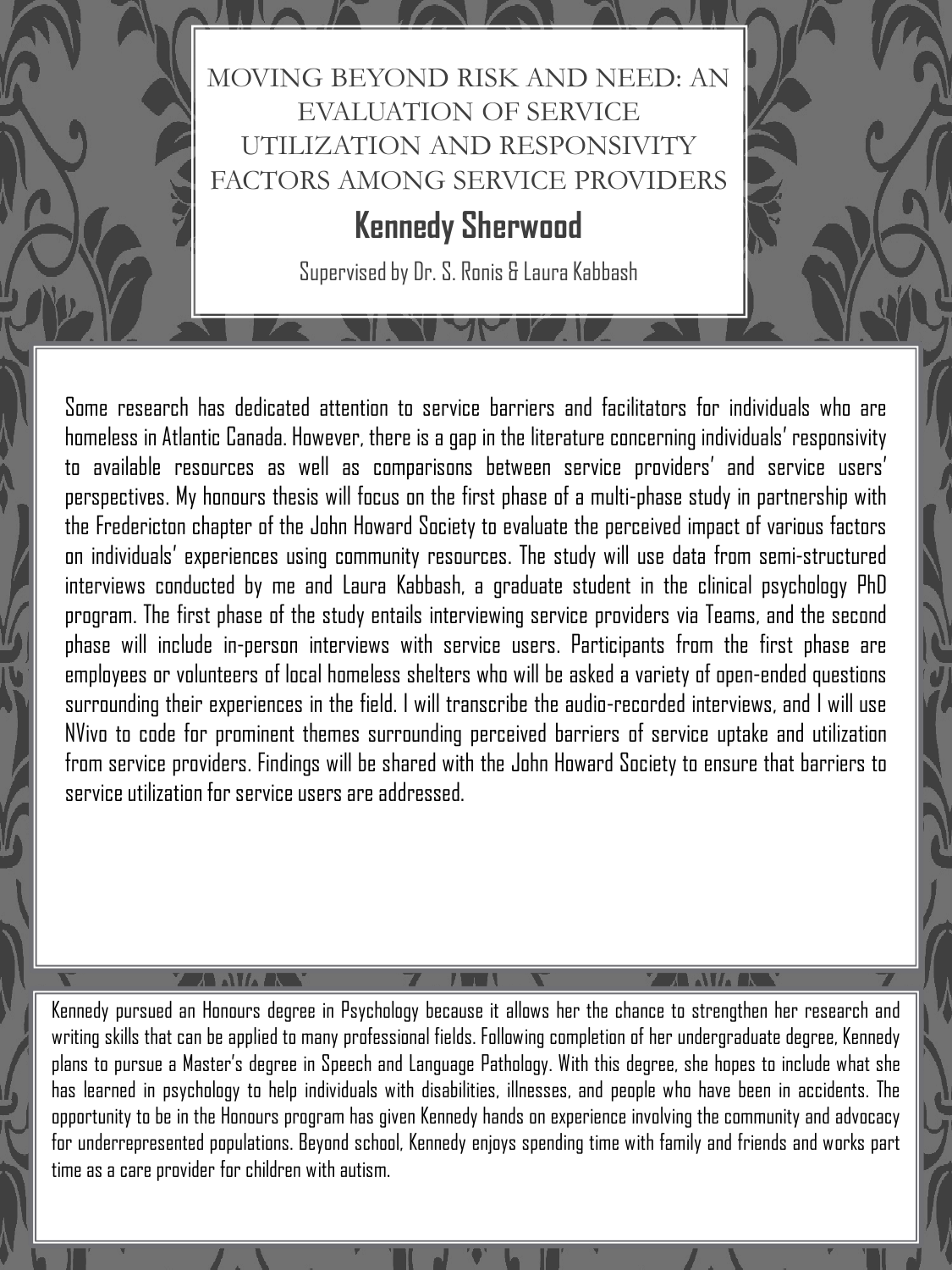## PORNOGRAPHY AND WOMEN'S AGGRESSION ACCEPTANCE

# **Mileena Stewart**

Supervised by Dr. L. O'Sullivan

Internet pornography is widely accessible to women and men of all ages. By late adolescence, the majority of girls and boys have been exposed to pornography and for some, pornography is their only sexual education. This can raise concerns, considering that porn consumption has been linked to addiction, sexual dysfunction, rape myth attitudes, dating violence, and aggression. In a typically pornography scene we often see the male in the scene asserting his "dominance" over the female actress, using force to get what he desires. Research has been conducted on this very notion and has suggested that pornography is associated with higher levels of aggression in men. In these pornographic scenes, women are the submissive that must bend to the males' desires, and little research has looked at how aggressive pornography may influence women to be more submissive. The current research will be bridging this gap of knowledge by exploring women's pornography consumption and its association with women's acceptance of aggression. This study will be surveying women, over the age of 18, about their rape myth acceptance, attitudes toward dating violence, previous coercion experiences, personality, risk perception and revictimizing and pornography consumption to determine if there is an association between pornography and more submissive attitudes.

Mileena pursued an Honours degree in Psychology because she was interested in conducting her own research about a very specific question, and saw this as an opportunity for her to develop and enhance her research skills. After completion of this degree, Mileena intends on pursuing a Masters in Counselling Psychology. With the goal to with clients who have experienced trauma.